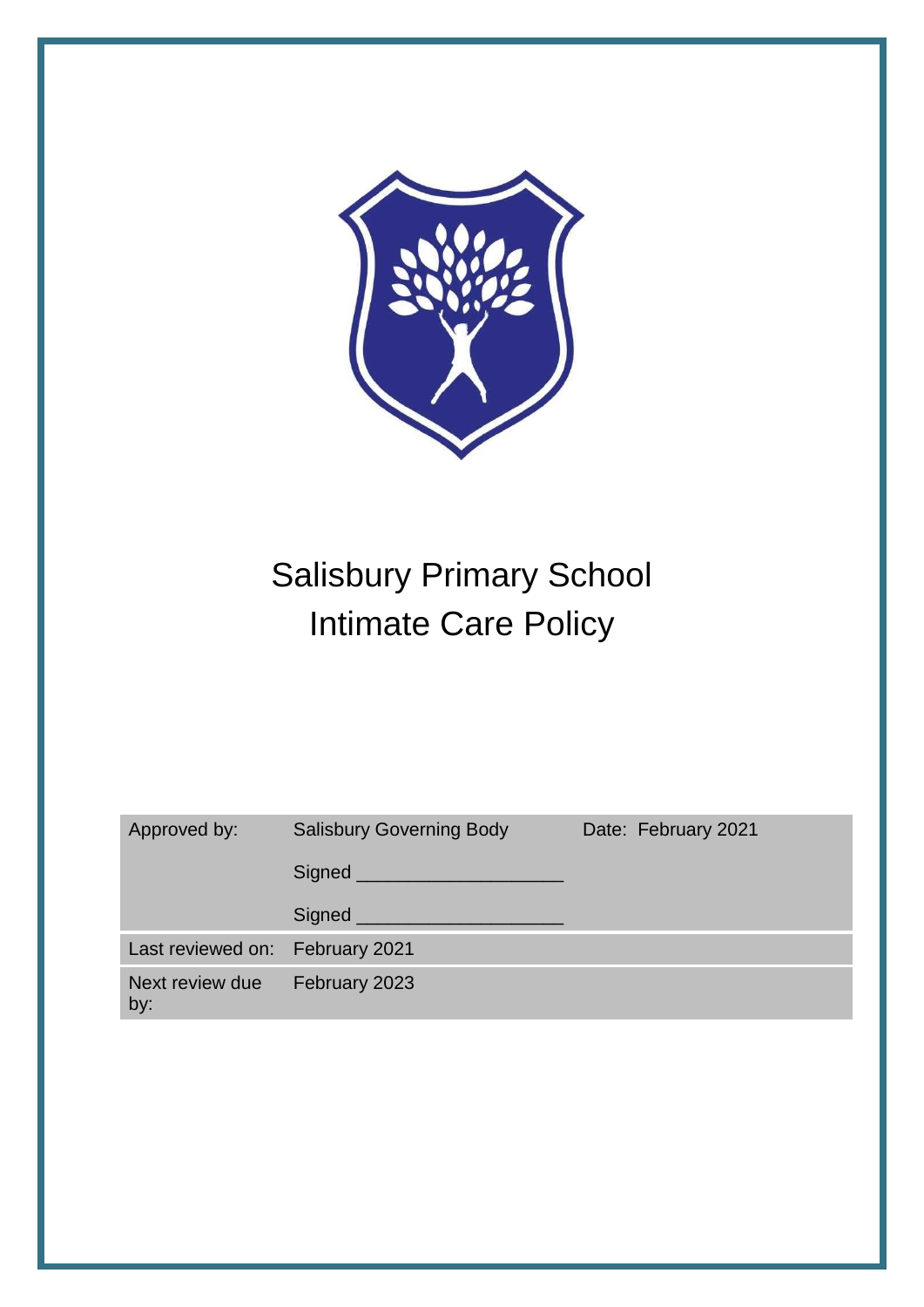#### Contents:

#### [Statement of intent](#page-2-0)

- 1. [Legal framework](#page-3-0)
- 2. [Definitions](#page-3-1)
- 3. [Health and safety](#page-4-0)
- 4. [Staff and facilities](#page-4-1)
- 5. [School responsibilities](#page-5-0)
- 6. [Parental responsibilities](#page-6-0)
- 7. [Safeguarding](#page-7-0)
- 8. [Swimming](#page-7-1)
- 9. [Offsite visits](#page-7-2)
- 10. [Policy review](#page-8-0)

## Appendices

- a) [Record of Intimate Care Intervention](#page-9-0)
- b) [Toilet Management Plan](#page-9-1)
- c) [Agreement between Pupil and Personal Assistant](#page-11-0)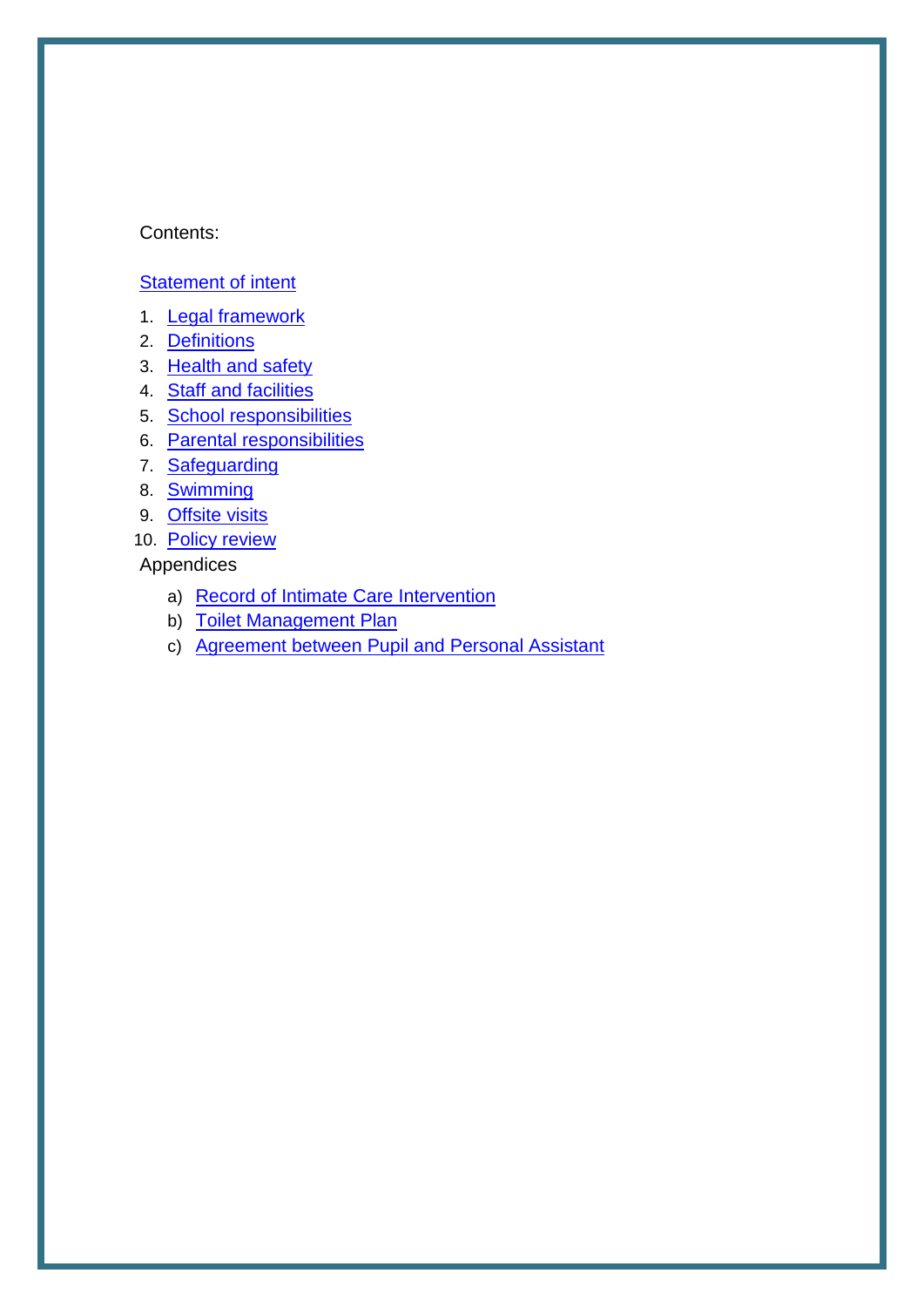#### <span id="page-2-0"></span>Statement of intent

Salisbury takes the health and wellbeing of its pupils very seriously. As described in the Supporting Pupils with Medical Conditions Policy, the school aims to support pupils with physical disabilities and illnesses to enable them to have a full and rich academic life whilst at school.

The governing body recognises its duties and responsibilities in relation to the Equality Act 2010, which states that any pupil with an impairment affecting his/her ability to carry out normal day-to-day activities must not be discriminated against.

Pupils will always be treated with care and respect when intimate care is given, and no pupil will be left feeling embarrassed.

| Signed by: |                    |    |       |  |
|------------|--------------------|----|-------|--|
|            | Headteacher        |    | Date: |  |
|            | Chair<br>governors | οf | Date: |  |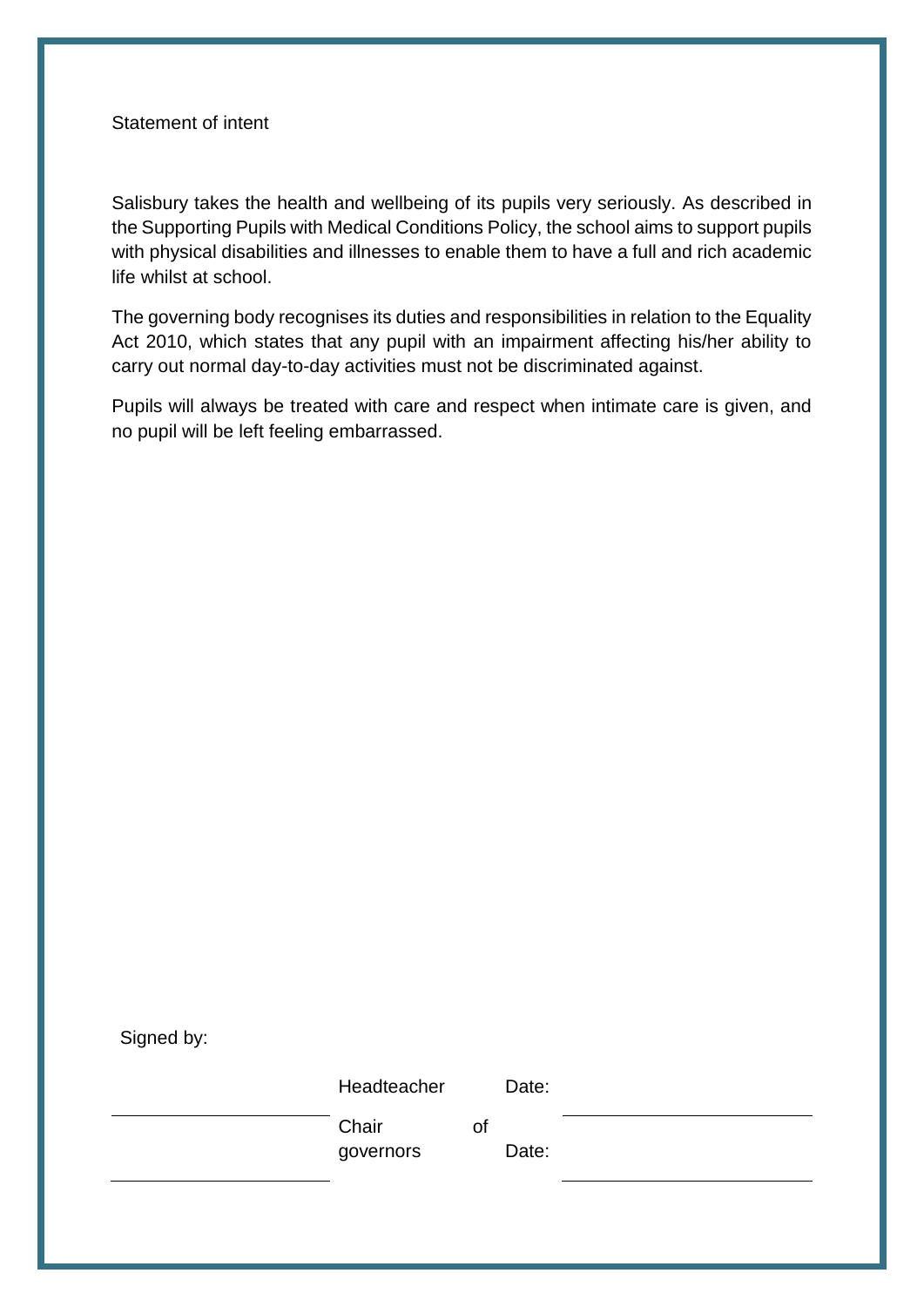- <span id="page-3-0"></span>**1.** Legal framework
	- 1.1. This policy has due regard to relevant legislation and guidance, including, but not limited to, the following:

DfE (2018) 'Keeping children safe in education'

The Children and Families Act 2014

The Education Act 2011

The Health Act 2006

The Equality Act 2010

1.2. This policy will be implemented in conjunction with the school's:

Cleaning Bodily Fluids Policy

Health and Safety Policy

Supporting Pupils with Medical Conditions Policy

First Aid Policy

Child Protection and Safeguarding Policy

Staff Code of Conduct

Whistleblowing Policy

Administering Medications Policy

#### <span id="page-3-1"></span>**2.** Definitions

2.1. For the purpose of this policy, intimate care is defined as any care which may involve the following:

Supervision of a child involved in intimate self-care

Washing

**Touching** 

Carrying out an invasive procedure

Changing a child who has soiled themselves

Providing oral care

Feeding

Assisting in toilet issues

Providing comfort to an upset or distressed pupil

2.2. Intimate care tasks are associated with bodily functions, body products and personal hygiene that demand direct or indirect contact with, or exposure of the genitals.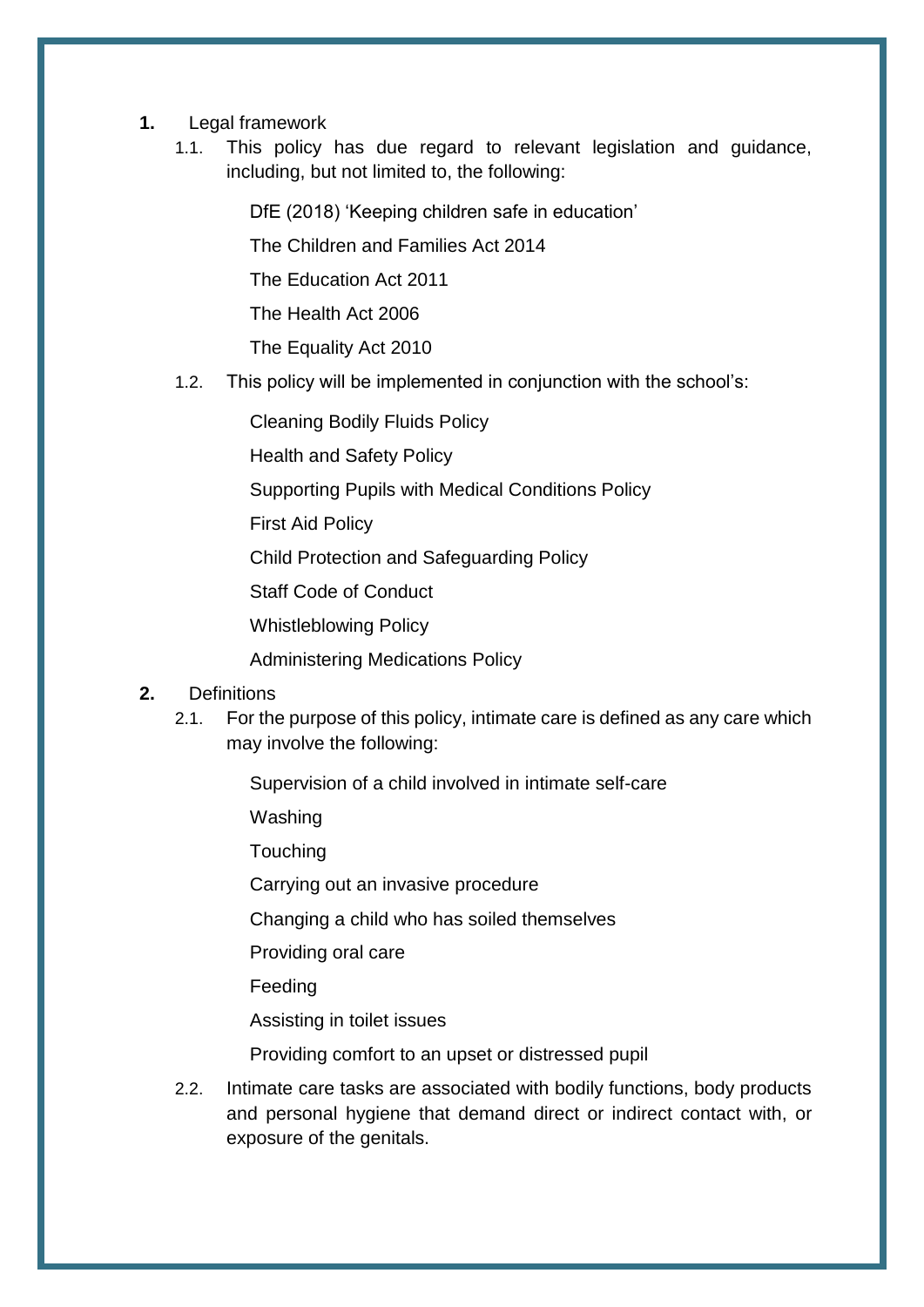- 2.3. Examples of intimate care include support with dressing and undressing (underwear), changing incontinence pads, nappies or medical bags such as colostomy bags, menstrual hygiene, helping someone use the toilet, or washing intimate parts of the body.
- 2.4. Pupils may be unable to meet their own care needs for a variety of reasons and will require regular support.
- <span id="page-4-0"></span>**3.** Health and safety
	- 3.1. Salisbury's Health and Safety Policy lays out specific requirements for cleaning and hygiene, including how to deal with spillages, vomit and other bodily fluids.
	- 3.2. Any member of staff that is required to assist a pupil with changing a medical bag will be trained to do so and will carry out the procedure in accordance with the Supporting Pupils with Medical Conditions Policy.
	- 3.3. Staff will wear disposable aprons and gloves while assisting a pupil in the toilet or while changing a nappy, incontinence pad or medical bag.
	- 3.4. Soiled nappies, incontinence pads and medical bags will be securely wrapped and disposed of appropriately, in line with the Cleaning Bodily Fluids Policy.
	- 3.5. Where one pupil requires intimate care/toileting, nappies, incontinence pads and medical bags will be disposed of in an ordinary bin, as per health and safety quidelines.
	- 3.6. Where more than one pupil requires intimate care, nappies, incontinence pads and medical bags will be disposed as follows:
		- Hygiene bins
	- 3.7. The changing area or toilet will be left clean.
	- 3.8. Hot water and soap are available to wash hands.
	- 3.9. Paper towels are available to dry hands.
- <span id="page-4-1"></span>**4.** Staff and facilities
	- 4.1. Staff members who provide intimate care are trained to do so, and are fully aware of best practice. Training will be renewed yearly and this training would involve staff who are responsible for the child. Suitable equipment and facilities will be provided to assist pupils who need special arrangements following assessment from a physiotherapist or occupational therapist. This may include the following:

Adjustable bed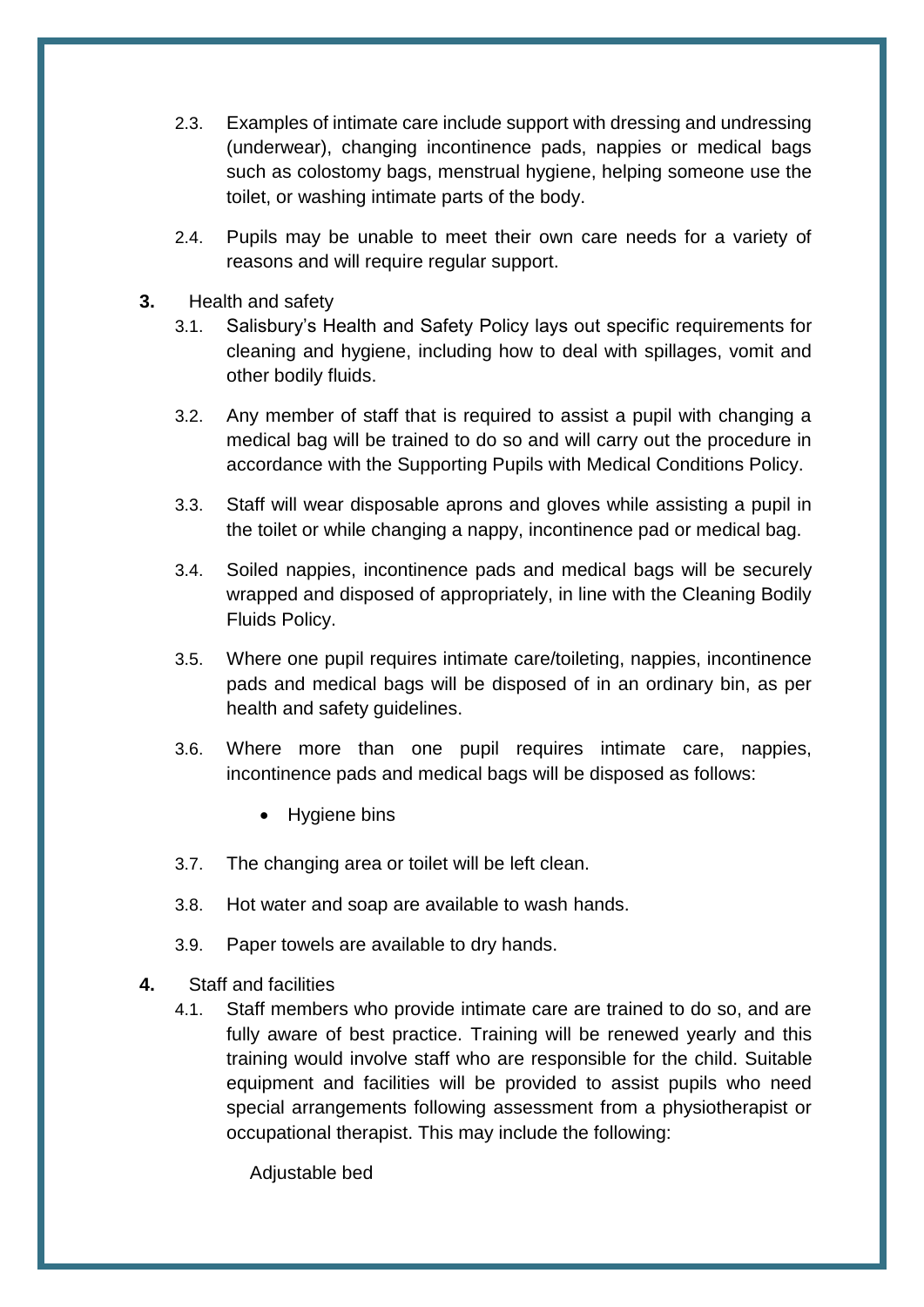Changing mat

Non-slip step

Cupboard

Adapted toilet seat or commode seat

Hoist

Swivel mat

Disposable gloves/aprons

Nappies, pads and medical bags

Tissue rolls (for changing mat/cleansing)

Supply of hot water

Soap

Barrier creams

Antiseptic cleanser for staff

Antiseptic cleanser for the changing bed/mat

Clinical waste bag

Spillage kit

- 4.2. Salisbury has one extended disabled toilet facility with a washbasin which include one changing area.
- 4.3. Mobile pupils will be changed while standing up.
- 4.4. Pupils who are not mobile will be changed on a purpose-built changing bed or changing mat on the floor.
- 4.5. Staff will be supported to adapt their practice in relation to the needs of individual pupils, taking into account developmental changes such as the onset of puberty or menstruation.
- <span id="page-5-0"></span>**5.** School responsibilities
	- 5.1. Arrangements will be made with a multi-agency to discuss the personal care needs of any pupil prior to them attending the school.
	- 5.2. Pupils who require intimate care will be involved in planning for their own healthcare needs wherever possible.
	- 5.3. In liaison with the pupil and parents/carers, an individual intimate care plan will be created to ensure that reasonable adjustments are made for any pupil with a health condition or disability.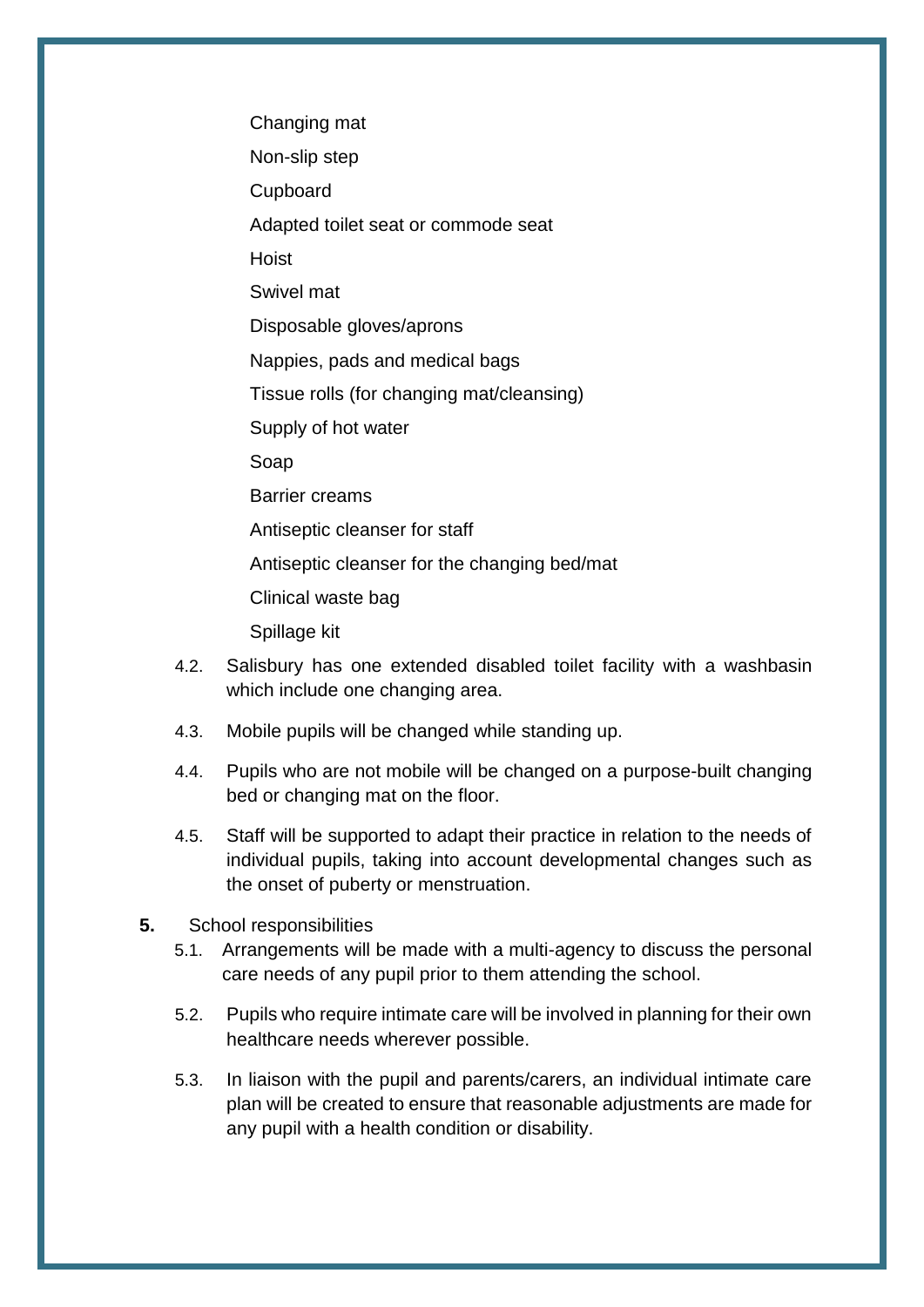- 5.4. Regular consultations will be arranged with all parents/carers and pupils regarding toilet facilities.
- 5.5. The privacy and dignity of any pupil who requires intimate care will be respected at all times.
- 5.6. A qualified member of staff will change the pupil, or assist them in changing themselves if they become wet, or soil themselves.
- 5.7. Any pupil with wet or soiled clothing will be assisted in cleaning themselves and will be given spare clothing, nappies, pads, etc., as provided by the parents/carers.
- 5.8. Members of staff will react to accidents in a calm and sympathetic manner.
- 5.9. Accurate records of times, staff, and any other details of incidents of intimate care will be kept, and they will be stored in the class locked cabinet.
- 5.10. Arrangements will be made for how often the pupil should be routinely changed if the pupil is in school for a full day, and will be changed by a designated member of staff.
- 5.11. A minimum number of changes will be agreed.
- 5.12. The family's cultural practices will always be taken into account for cases of intimate care.
- 5.13. Where possible, only same-sex intimate care will be carried out.
- 5.14. Parents/carers will be contacted if the pupil refuses to be changed, or becomes distressed during the process.
- 5.15. Excellent standards of hygiene will be maintained at all times when carrying out intimate care.
- <span id="page-6-0"></span>**6.** Parental responsibilities
	- 6.1. Parents/carers will change their child, or assist them in going to the toilet, at the latest possible time before coming to school.
	- 6.2. Parents/carers will provide spare nappies, incontinence pads, medical bags, wet wipes and a change of clothing in case of accidents.
	- 6.3. A copy of this policy will be read and signed by parents/carers to ensure that they understand the policies and procedures surrounding intimate care.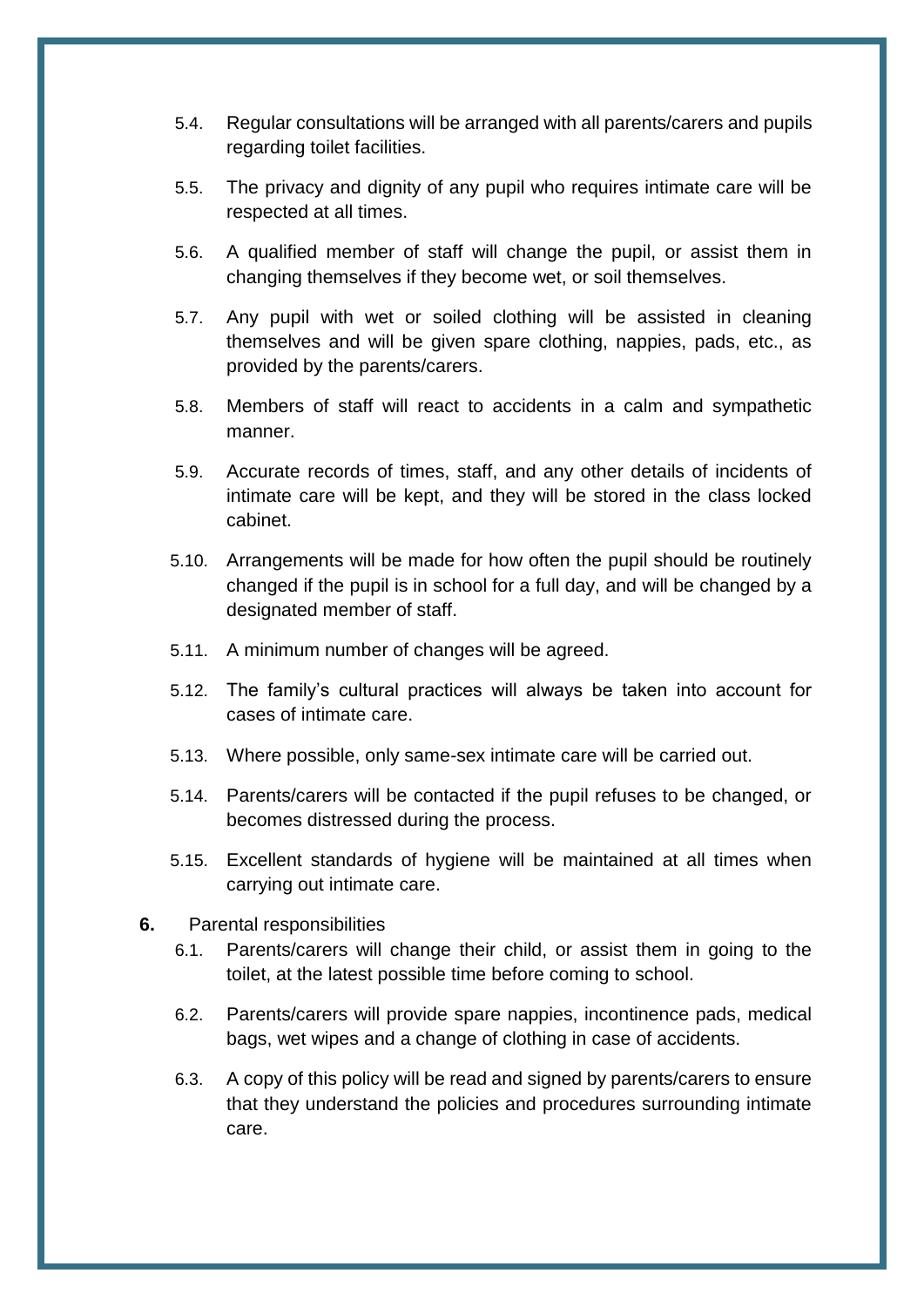- 6.4. Parents/carers will inform the school should their child have any marks/rashes.
- 6.5. Parents/carers will come to an agreement with staff in determining how often their child will need to be changed, and who will do the changing.
- <span id="page-7-0"></span>**7.** Safeguarding
	- 7.1. Only members of staff who have an enhanced DBS certificate with a barred list check are permitted to undertake intimate care duties.
	- 7.2. Wherever possible, staff involved in intimate care will not be involved in the delivery of sex education to the pupils in their care as an extra safeguard to both staff and pupils involved.
	- 7.3. Individual intimate care plans will be drawn up for pupils as appropriate to suit the circumstances of the pupil.
	- 7.4. Each pupil's right to privacy will be respected. Careful consideration will be given to each pupil's situation to determine how many carers will need to be present when the pupil requires intimate care.
	- 7.5. If any member of staff has concerns about physical changes to a pupil's presentation, such as marks or bruises, they will report the concerns to the DPO immediately.
- <span id="page-7-1"></span>**8.** Swimming
	- 8.1. Pupils in Years 3-6 regularly participate in swimming lessons at Darlaston Public Baths: during these lessons, pupils are entitled to privacy when changing; however, some pupils will need to be supervised during changing.
	- 8.2. Parental consent will be obtained before assisting any pupils in changing clothing before and after swimming lessons.
	- 8.3. Special consideration will be taken to ensure that cases of bullying or teasing do not occur.
	- 8.4. Details of any additional arrangements will be recorded in the pupil's individual intimate care plan.
- <span id="page-7-2"></span>**9.** Offsite visits
	- 9.1. Before offsite visits, including residential trips, the pupil's individual intimate plan will be amended to include procedures for intimate care whilst off the school premises.
	- 9.2. Staff will apply all the procedures described in this policy during residential and off-site visits.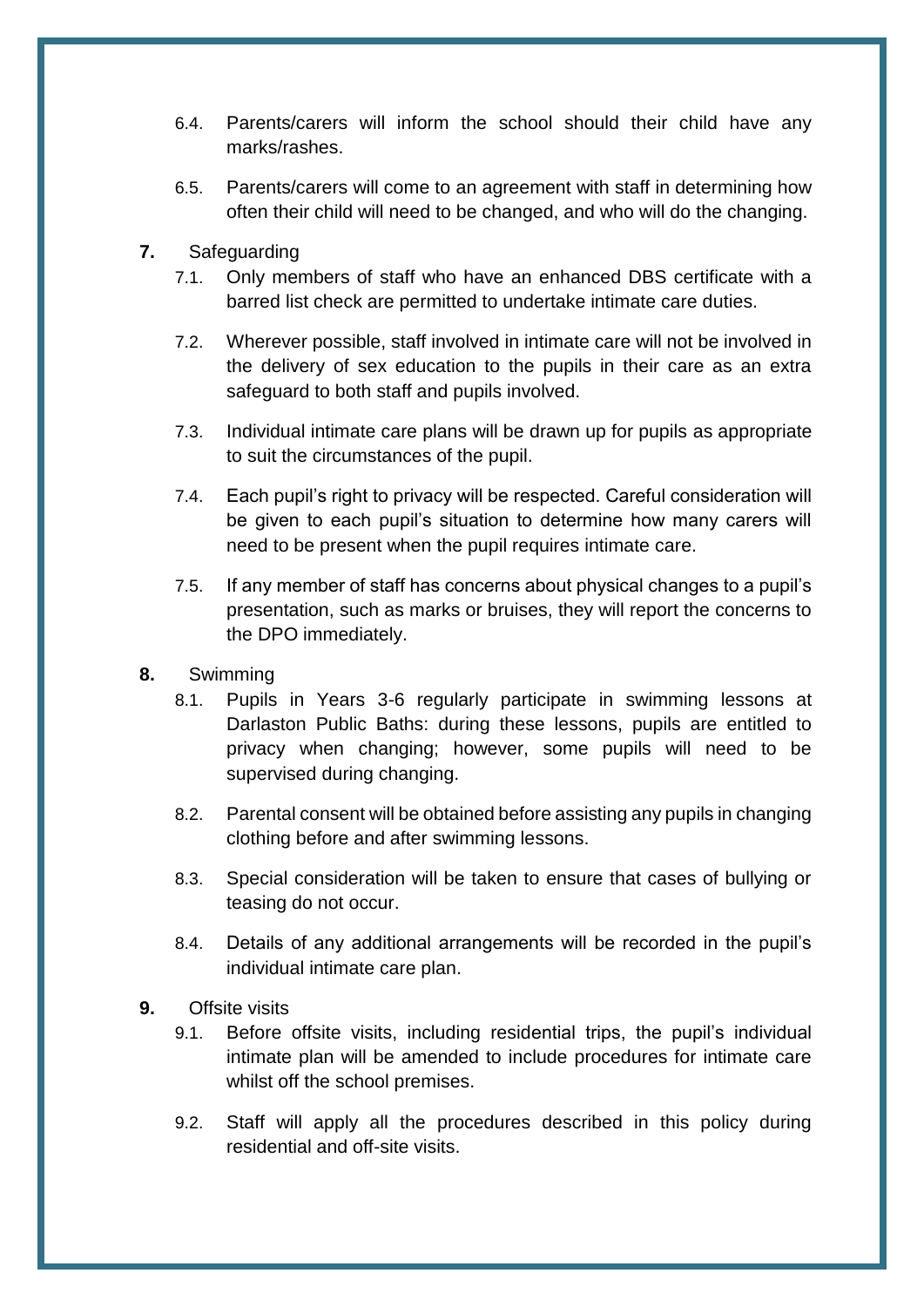- 9.3. Meetings with pupils away from the school premises, where a chaperone is not present, will not be permitted, unless approval has been obtained by the headteacher.
- 9.4. Consent from a parent/carer will be obtained and recorded prior to any offsite visit.
- <span id="page-8-0"></span>**10.** Policy review
	- 10.1. This policy is reviewed every two years by the headteacher.
	- 10.2. The scheduled review date for this policy is February 2023.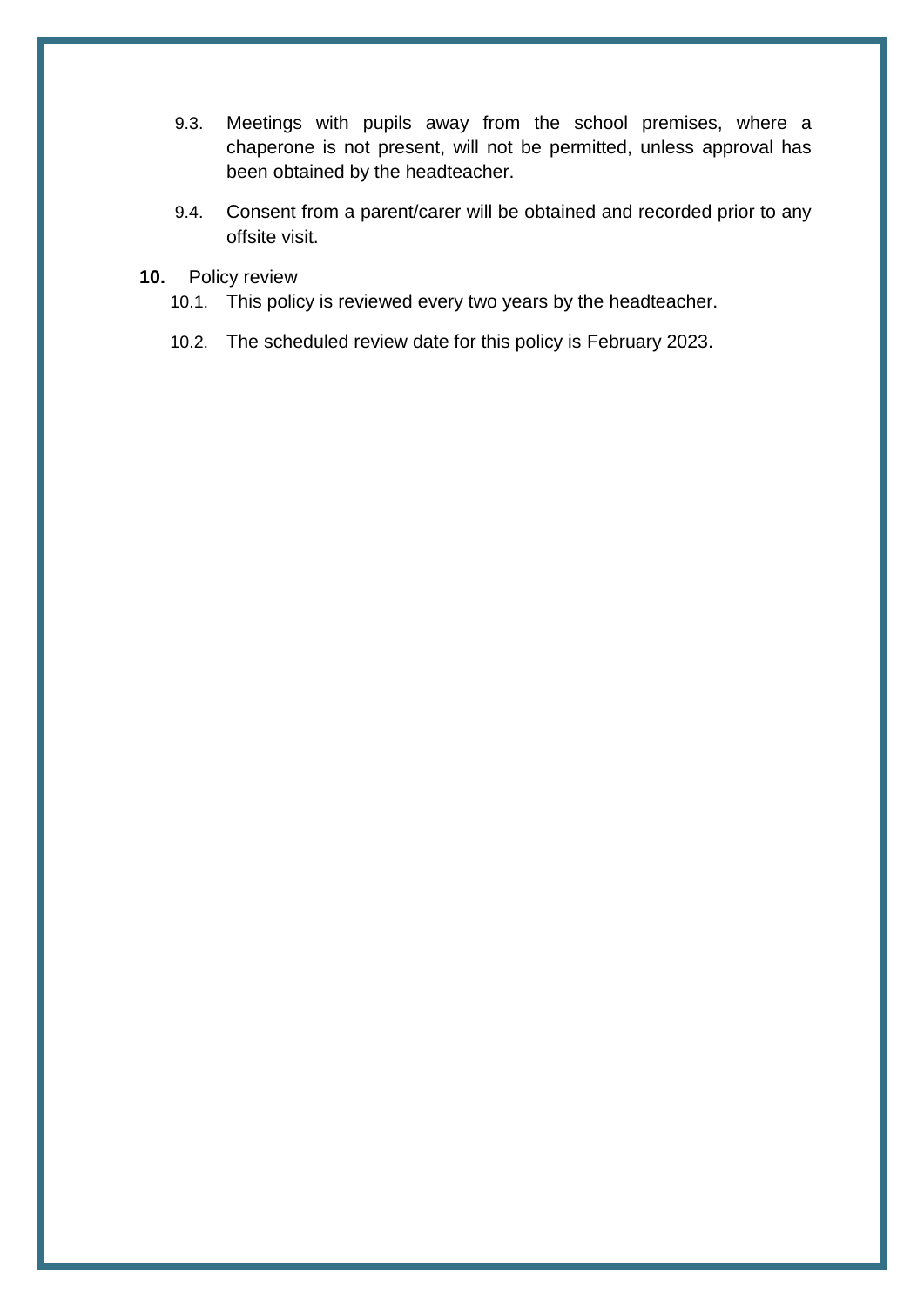<span id="page-9-0"></span>

|                        | Record of Intimate Care Intervention |           |                   |                        |                  |  |
|------------------------|--------------------------------------|-----------|-------------------|------------------------|------------------|--|
| Pupil's name:          |                                      |           | Class/year group: |                        |                  |  |
| Name of support staff: |                                      |           |                   |                        |                  |  |
| Date:                  |                                      |           | Review date:      |                        |                  |  |
| <b>Date</b>            | <b>Time</b>                          | Procedure |                   | <b>Staff signature</b> | Second signature |  |
|                        |                                      |           |                   |                        |                  |  |
|                        |                                      |           |                   |                        |                  |  |
|                        |                                      |           |                   |                        |                  |  |
|                        |                                      |           |                   |                        |                  |  |
|                        |                                      |           |                   |                        |                  |  |
|                        |                                      |           |                   |                        |                  |  |
|                        |                                      |           |                   |                        |                  |  |
|                        |                                      |           |                   |                        |                  |  |
|                        |                                      |           |                   |                        |                  |  |
|                        |                                      |           |                   |                        |                  |  |
|                        |                                      |           |                   |                        |                  |  |
|                        |                                      |           |                   |                        |                  |  |
|                        |                                      |           |                   |                        |                  |  |
|                        |                                      |           |                   |                        |                  |  |
|                        |                                      |           |                   |                        |                  |  |

<span id="page-9-1"></span>Toilet Management Plan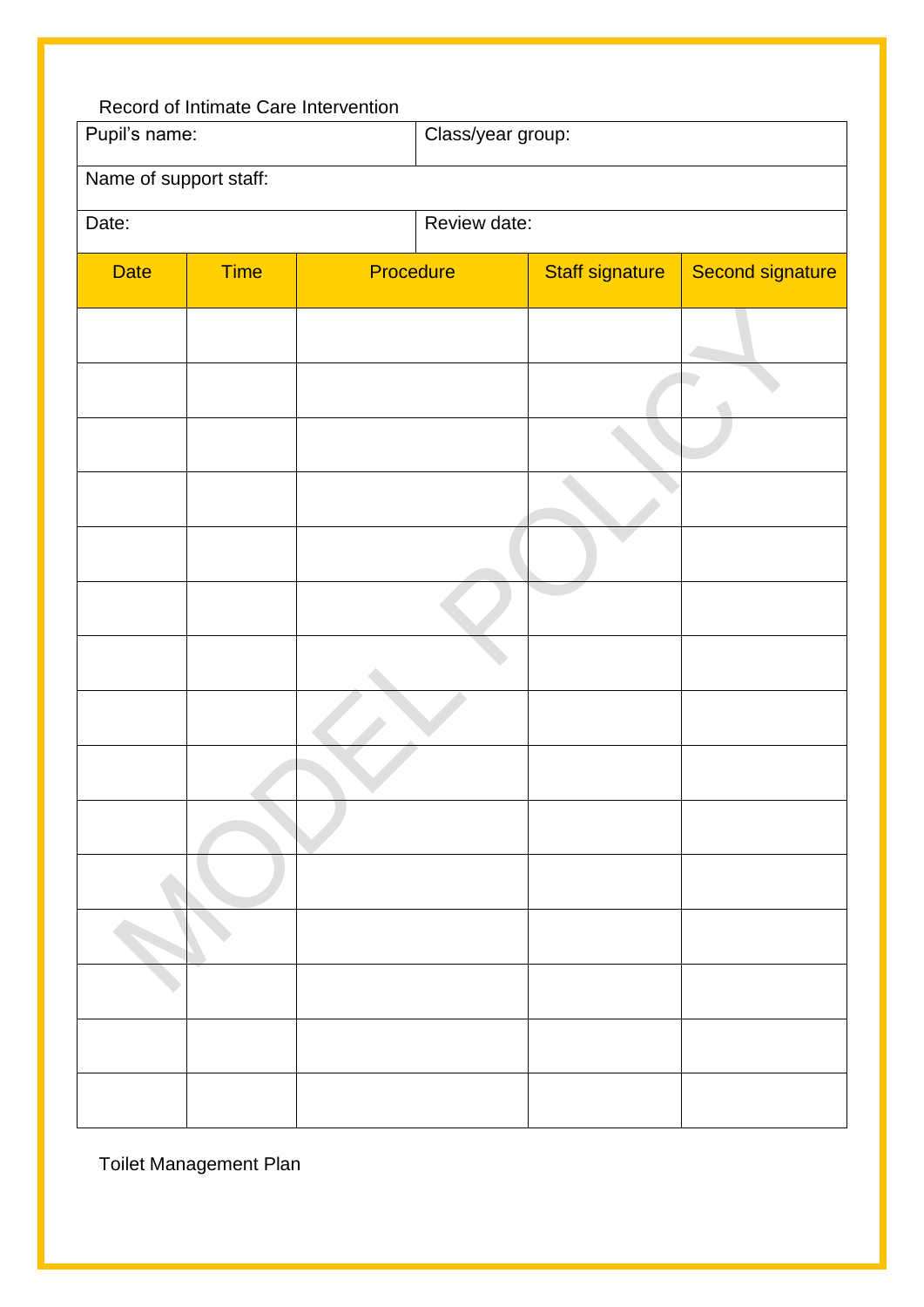| Pupil's name:                           | Class/year group:           |  |  |
|-----------------------------------------|-----------------------------|--|--|
| Name of personal assistant:             |                             |  |  |
| Date:                                   | Review date:                |  |  |
|                                         | Area of need                |  |  |
|                                         |                             |  |  |
|                                         | <b>Equipment required</b>   |  |  |
|                                         |                             |  |  |
| Locations of suitable toilet facilities |                             |  |  |
|                                         |                             |  |  |
| <b>Support required</b>                 | <b>Frequency of support</b> |  |  |
|                                         |                             |  |  |

# Working towards independence

| Pupil will try to | <b>Personal assistant</b><br>will | <b>Parents/carers will</b> | <b>Target achieved</b><br>date |
|-------------------|-----------------------------------|----------------------------|--------------------------------|
|                   |                                   |                            |                                |

Signed\_\_\_\_\_\_\_\_\_\_\_\_\_\_\_\_\_\_\_\_\_\_\_\_\_\_\_\_\_\_ Parent/carer

Signed\_\_\_\_\_\_\_\_\_\_\_\_\_\_\_\_\_\_\_\_\_\_\_\_\_\_\_\_\_\_ Personal assistant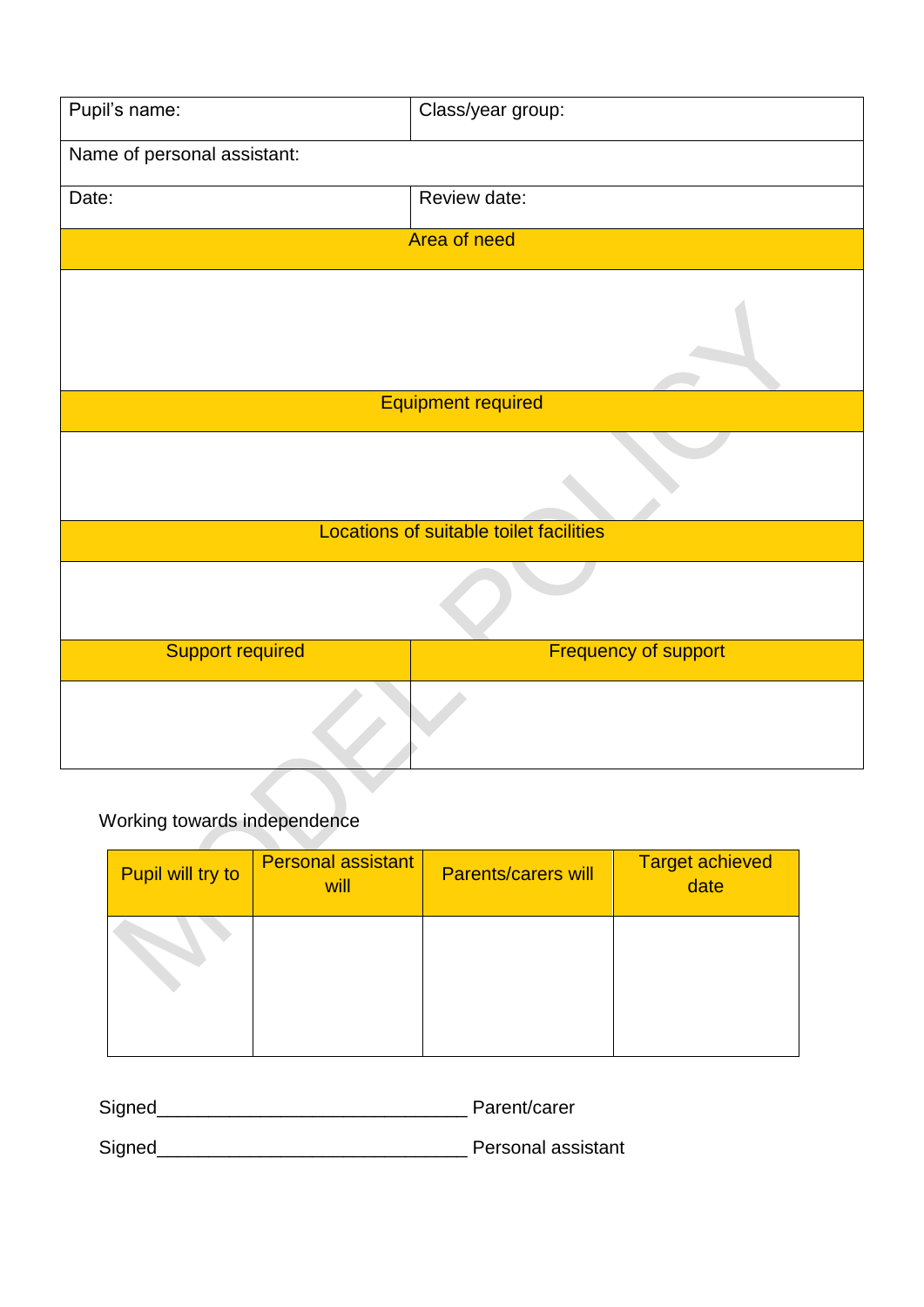Signed<br>
Second member of staff

Signed<br>
Signed<br>
Signed<br>
Signed<br>
Signed<br>
Signed<br>
Signed<br>
Signed<br>
Signed<br>
Signed<br>
Signed<br>
Signed<br>
Signed<br>
Signed<br>
Signed<br>
Signed<br>
Signed<br>
Signed<br>
Signed<br>
Signed<br>
Signed<br>
Signed<br>
Signed<br>
Signed<br>
Signed<br>
Signed<br>
Signed<br>
Signed

<span id="page-11-0"></span>Agreement between Pupil and Personal Assistant

Pupil's name: etc. and the contract of the Class/year group:  $\Box$ 

Name of support staff involved: \_\_\_\_\_\_\_\_\_\_\_\_\_\_\_\_\_\_\_\_\_\_\_\_\_\_\_\_\_\_\_\_\_\_\_\_

| Date: | Review date: |
|-------|--------------|

# Support staff

As the personal assistant helping you with intimate care, you can expect me to do the following:

- When I am the identified person, I will stop what I am doing to help you. I will avoid all unnecessary delays.
- When you use our agreed emergency signal, I will stop what I am doing and come and help.
- I will treat you with respect and ensure privacy and dignity at all times.
- I will ask permission before touching you or your clothing.
- I will check that you are as comfortable as possible, both physically and emotionally.
- If I am working with a colleague to help you, I will ensure that we talk in a way that does not embarrass you.
- I will listen carefully if there is something you would like to change about your Intimate Care Plan.

# Pupil

As the pupil who requires help with intimate care, you can expect me to do the following:

- I will try, whenever possible, to let you know a few minutes in advance that I am going to need help with intimate care, so that you can make yourself available and be prepared to help me.
- I will try to use the toilet at break time, or at the agreed times.
- I will only use the agreed emergency signal for real emergencies.
- I will tell you if I want you to stay in the room or stay with me in the toilet.
- I will tell you straight away if you are doing anything that makes me feel uncomfortable or embarrassed.
- I may talk to other trusted people about how you help me. They too will let you know what I would like to change.

Signed: \_\_\_\_\_\_\_\_\_\_\_\_\_\_\_\_\_\_\_\_\_ Personal assistant

| Signed: | Pupil |
|---------|-------|
|         |       |